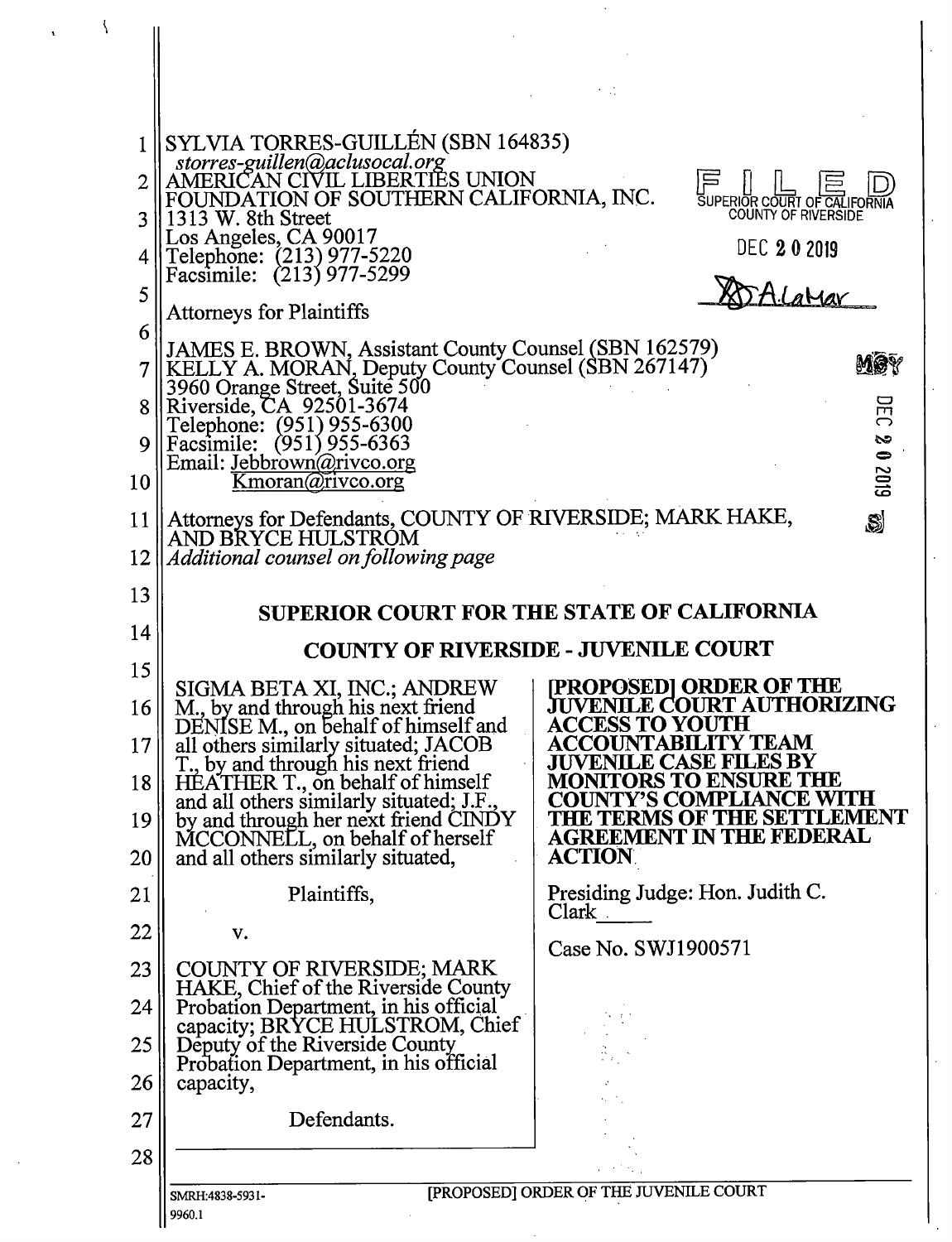| 1              | LINNEA L. NELSON (SBN 278960)                               | MOE KESHAVARZI (SBN 223759)                                                   |  |  |
|----------------|-------------------------------------------------------------|-------------------------------------------------------------------------------|--|--|
| $\overline{2}$ | Inelson@aclunc.org<br>AMERICAN CIVIL LIBERTIES              | mkeshavarzi@sheppardmullin.com<br>ANDREA N. FEATHERS (SBN 287188)             |  |  |
| 3              | UNION FOUNDATION OF                                         | afeathers@sheppardmullin.com<br>SHEPPARD, MULLIN, RICHTER &                   |  |  |
|                | NORTHERN CALIFORNIA, INC.<br>39 Drumm St.                   | <b>HAMPTON LLP</b>                                                            |  |  |
| 4              | San Francisco, CA 94111<br>Telephone: (415) 621-2493        | A Limited Liability Partnership<br><b>Including Professional Corporations</b> |  |  |
| 5              |                                                             | 333 South Hope Street, 43rd Floor<br>Los Angeles, California 90071-1422       |  |  |
| 6              | DAVID LOY (SBN 229235)                                      | Telephone: (213) 620-1780<br>$(213)$ 620-1398<br>Facsimile:                   |  |  |
| 7              | davidloy@aclusandiego.org<br>MELISSA DELEON (SBN 272792)    |                                                                               |  |  |
| 8              | mdeleon@aclusandiego.org<br><b>AMERICAN CIVIL LIBERTIES</b> | MICHAEL HARRIS (SBN 118234)<br>mharris@youthlaw.org                           |  |  |
| 9              | UNION FOUNDATION OF SAN<br>DIEGO AND IMPERIAL COUNTIES      | NATIONAL CENTER FOR<br>YOUTHLAW                                               |  |  |
| 10             | P.O. Box 87131<br>San Diego, CA 92138-7131                  | 405 14th Street, 15th Floor<br>Oakland, CA 94612                              |  |  |
| 11             | Lelephone: (619) 398-4489<br>Facsimile: (619) 232-0036      | Telephone: (510) 835-8098<br>$(410)$ 835-8099<br>Facsimile:                   |  |  |
| 12             |                                                             | VICTOR LEUNG (SBN 268590)                                                     |  |  |
| 13             |                                                             | vleung@aclusocal.org<br>AMERICAN CIVIL LIBERTIES UNION                        |  |  |
| 14             |                                                             | FOUNDATION OF SOUTHERN<br>CALIFORNIA, INC.                                    |  |  |
| 15             |                                                             | 1313 W. 8th Street<br>Los Angeles, CA 90017                                   |  |  |
| 16             |                                                             | Telephone: (213) 977-5219<br>Facsimile: (213) 977-5299                        |  |  |
| 17             |                                                             | <b>Attorneys for Plaintiffs</b>                                               |  |  |
| 18             |                                                             |                                                                               |  |  |
| 19             |                                                             |                                                                               |  |  |
| 20             |                                                             |                                                                               |  |  |
| 21             |                                                             |                                                                               |  |  |
| 22             |                                                             |                                                                               |  |  |
| 23             |                                                             |                                                                               |  |  |
| 24             |                                                             |                                                                               |  |  |
|                |                                                             |                                                                               |  |  |
| 25             |                                                             |                                                                               |  |  |
| 26             |                                                             |                                                                               |  |  |
| 27             |                                                             |                                                                               |  |  |
| 28             |                                                             |                                                                               |  |  |
|                | SMRH:4838-5931-9960.1                                       | [PROPOSED] ORDER OF THE JUVENILE COURT                                        |  |  |
|                |                                                             |                                                                               |  |  |

 $\label{eq:2} T_{\rm{eff}} = \frac{1}{\sqrt{2\pi}} \int d^3x \, dx$ 

 $\sim 60\%$ 

 $\label{eq:2.1} \frac{1}{\sqrt{2\pi}}\int_{0}^{\infty}\frac{1}{\sqrt{2\pi}}\left(\frac{1}{\sqrt{2\pi}}\right)^{2\alpha} \frac{1}{\sqrt{2\pi}}\frac{1}{\sqrt{2\pi}}\frac{1}{\sqrt{2\pi}}\frac{1}{\sqrt{2\pi}}\frac{1}{\sqrt{2\pi}}\frac{1}{\sqrt{2\pi}}\frac{1}{\sqrt{2\pi}}\frac{1}{\sqrt{2\pi}}\frac{1}{\sqrt{2\pi}}\frac{1}{\sqrt{2\pi}}\frac{1}{\sqrt{2\pi}}\frac{1}{\sqrt{2\pi}}\frac{1}{\sqrt{2\pi}}$ 

l,

 $\hat{\boldsymbol{\cdot} }$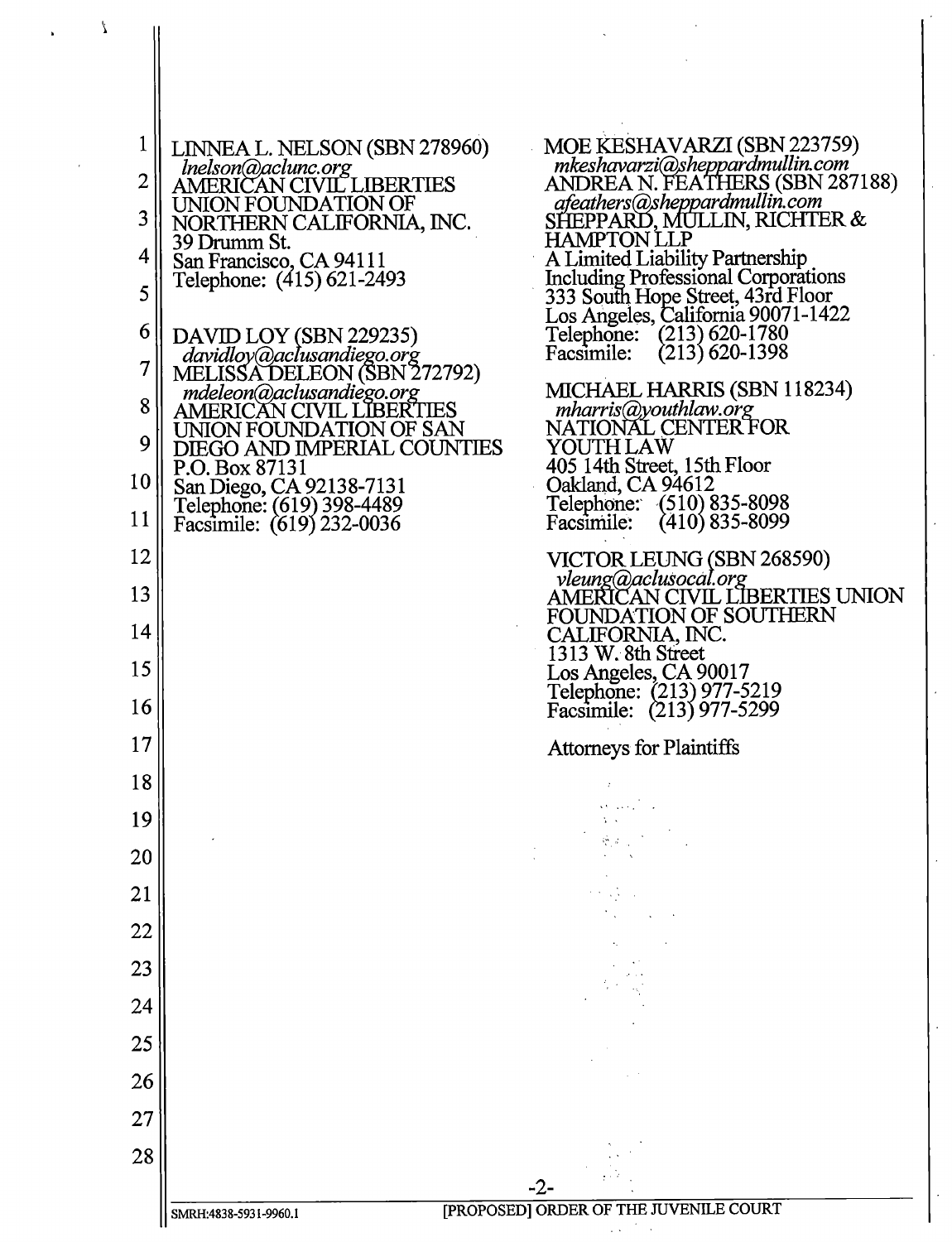## 1 TO ALL PARTIES AND TO THEIR ATTORNEYS OF RECORD HEREIN:

2 || Hearings on the Joint Stipulation and Petition filed by Plaintiffs Sigma Beta Xi, 3 || Inc., Jacob T., J.F., and Andrew M., and Defendants County of Riverside (the 4 "County"), Mark Hake, and Bryce Hulstrom (together, the "Parties") took place  $5$  | before the Honorable Judith C. Clark, Superior Court Judge of Riverside County -6 Southwest Juvenile Court on October 21, 2019, November 6, 2019, and December 6, 7 2019. After considering the papers filed by the Parties, oral argument, and the Order 8 Granting Plaintiffs' Motion for Preliminary Approval of Class Action Settlement 9 lissued by the Honorable Jesus G. Bernal, United States District Judge of the Central 10 || District of California, in Sigma Beta Xi, Inc, v. County of Riverside, Case No. 5:18-11 || cv-01399-JGB-JEM (the "Federal Action") on August 26, 2019,

Λ

## 12 IT IS HEREBY ORDERED, ADJUDGED, AND DECREED that:

<sup>13</sup> In accordance with Section XIV of the Parties' Settlement Agreement, the 14 || third-party Monitors stipulated to by the Parties shall be permitted access to the Youth <sup>15</sup> Accountability Team (" YAT") Program case files for all youth in the YAT Program 16 or any other non-court-ordered probation supervision program to ensure Defendants' 17 || compliance with the Agreement, subject to the following conditions: 1) any reports 18 || prepared by the third-party Monitors shall not include any of the juveniles' names or 19 || personally identifying information; 2) any reports prepared by the third-party <sup>20</sup> Monitors shall not include any individual YAT case file, or part thereof, as an 21 || attachment, addendum or exhibit to the report, and 3) the Parties shall use the 22 || following notice which currently exists in the Notice to the Class in the Federal 23 | Action, provided to this Court, which advises Class Members that, "The County will 24 || regularly collect and analyze data around the referrals, participation, and outcomes 25 || for youth who are placed in the YAT program. The County will disaggregate all data 26 || to show any disparities by race / ethnicity, gender, age at time of alleged offense, and

- 27
- 28

3-